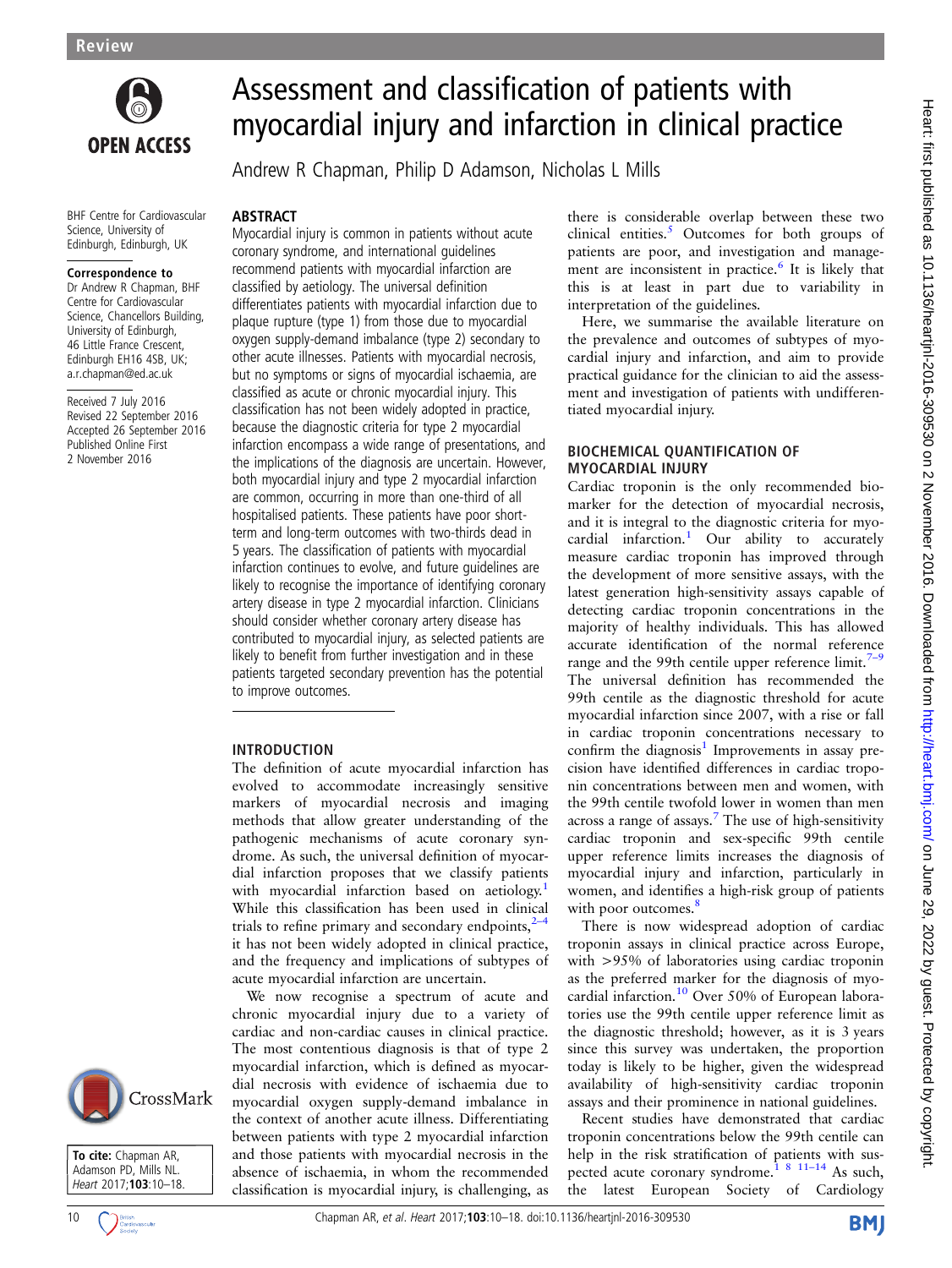guidelines include additional pathways incorporating lower thresholds of cardiac troponin for risk stratification and earlier testing.[15](#page-7-0) We recently demonstrate in consecutive patients with suspected acute coronary syndrome that a high-sensitivity cardiac troponin I concentration <5 ng/L at presentation had a negative predictive value of 99.6% (95% CI 99.3 to 99.8) for myocardial infarction during the index presentation, or myocar-dial infarction or cardiac death in 30 days.<sup>[16](#page-7-0)</sup> Furthermore, patients with troponin concentrations <5 ng/L at presentation had very low rates of adverse cardiac events in 1 year, compared with those with  $\geq$ 5 ng/L but <99th centile.<sup>[16](#page-7-0)</sup> These observations now form the basis of our clinical pathway for the assessment of patients with suspected acute coronary syndrome.<sup>17</sup> The use of cardiac troponin testing in clinical practice is evolving rapidly with cardiac troponin concentrations increasingly used as a continuous measure of cardiovascular risk, rather than simply a binary test to identify those patients with and without myocardial infarction.<sup>1</sup>

### CLASSIFICATION OF MYOCARDIAL INJURY AND INFARCTION

The introduction of more sensitive cardiac troponin assays and lower diagnostic thresholds led to a major revision of the guidelines introducing a classification by aetiology to acknowledge that myocardial injury occurs in a wide range of clinical presentations (figure 1). The third universal definition of myocardial infarction provided an international consensus on the classifica-tion of myocardial injury and infarction.<sup>[1](#page-7-0)</sup> The diagnosis of myocardial infarction requires evidence of myocardial necrosis in a clinical setting consistent with acute myocardial ischaemia. These criteria require detection of a rise and/or fall in cardiac biomarker levels (preferably cardiac troponin) with at least one value above the 99th percentile upper reference limit, with at least one of the following: (1) symptoms of myocardial

Figure 1 Classification proposed by the third universal definition of myocardial infarction.<sup>[1](#page-7-0)</sup>

ischaemia, (2) new or presumed new significant ST-segment T-wave changes or new left bundle branch block, (3) development of pathological Q-waves on the electrocardiogram, (4) imaging evidence of loss of viable myocardium or new regional wall motion abnormality or  $(5)$  identification of intracoronary thrombus by angiography or autopsy.

The classification distinguishes between type 1 myocardial infarction due to thrombosis of an atherosclerotic plaque and type 2 myocardial infarction due to myocardial oxygen supply-demand imbalance in the context of another acute illness.<sup>[1](#page-7-0)</sup> Myocardial infarctions presenting as sudden death (type 3), or after percutaneous coronary intervention (type 4) and coronary artery bypass grafting (type 5) are also defined. Acute myocardial injury is classified where troponin concentrations are elevated with evidence of dynamic change in the absence of overt myocardial ischaemia, whereas in chronic myocardial injury troponin concentrations remain unchanged on serial testing. This is an important distinction, as the underlying pathological mechanisms in acute and chronic myocardial injury are likely to differ.

This classification is contentious and was based on expert consensus rather than evidence from prospective clinical trials. While it has been adopted in research studies, implementation in clinical practice has been less consistent. The most contentious diagnosis is that of type 2 myocardial infarction; a concept based on clinical hypothesis and observation without prospective mechanistic evaluation. Patients classified with type 2 myocardial infarction are heterogeneous and have myocardial ischaemia secondary to a variety of acute medical or surgical conditions. Based on the current criteria, a diagnosis of type 2 myocardial infarction could be applied to patients without coronary artery disease. At present, there is no guidance or consensus on the optimal cardiac investigation, management or treatment strategy for patients with type 2 myocardial infarction.

### **TYPE 1 MYOCARDIAL INFARCTION**

Spontaneous myocardial infarction related to ischaemia due to a primary coronary event such as plaque erosion and/or rupture, fissuring or dissection

# TYPE 2 MYOCARDIAL INFARCTION

Myocardial infarction secondary to ischaemia due to either increased oxygen demand or decreased supply

# **TYPE 3 MYOCARDIAL INFARCTION**

Sudden unexpected cardiac death often with symptoms suggestive of myocardial ischaemia

# TYPE 4 MYOCARDIAL INFARCTION

Myocardial infarction associated with percutaneous coronary intervention (4a) or stent thrombosis (4b)

# **TYPE 5 MYOCARDIAL INFARCTION**

Myocardial infarction associated with cardiac surgery

### **MYOCARDIAL INJURY**

ii ijul y

Multifactorial aetiology; acute or chronic based on change in cardiac troponin concentrations with serial testing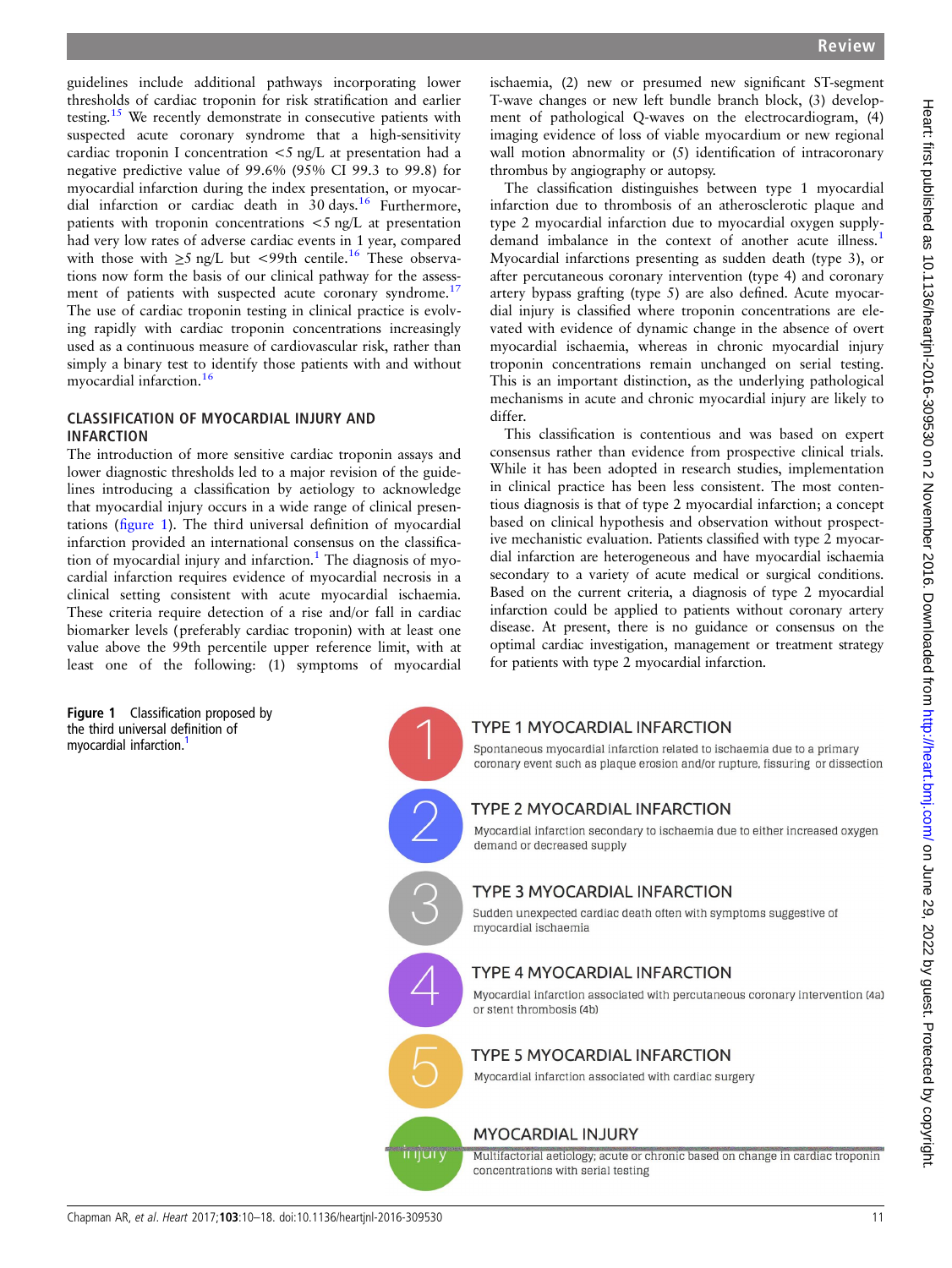The global task force is reviewing the universal definition of myocardial infarction and recognises the need to provide clearer diagnostic criteria and guidance.<sup>18</sup> Based on the current guidelines, differentiating between patients with type 2 myocardial infarction and acute myocardial injury is challenging as there remains overlap between these two clinical entities, and classifi-cation is therefore inconsistent in clinical practice.<sup>[19 20](#page-8-0)</sup> Similarly, in the absence of an accepted definition, it is difficult to perform standardised evaluations across different healthcare settings, or to conduct randomised trials to determine the effectiveness of investigative strategies or preventative treatments for these patients.

### MECHANISMS OF MYOCARDIAL INJURY

The majority of cardiac troponin is intracellular, with >90% of troponin isoforms located within the sarcomere, and the remainder unbound within the cytoplasmic pool. $21$  The mechanisms of cardiac troponin release into the circulation are thought to include myocyte necrosis, apoptosis, formation and release of membranous blebs, increased membrane permeability and release of proteolytic troponin degradation products.<sup>21</sup>

It is now recognised that cardiac troponin may be released out with the context of myocardial ischaemia and necrosis, with several purported mechanisms. Cardiomyocytes undergo mechanical stretch in response to pressure or volume overload, and this may trigger activation of intracellular proteases associated with intracellular degradation of troponin.<sup>[22](#page-8-0)</sup> Furthermore, there is evidence that tachycardia may stimulate stress-responsive integrins within the cardiomyocyte, triggering release of intact cardiac troponin I from viable cardiomyocytes in the absence of necrosis.<sup>[23](#page-8-0)</sup> Troponin release has also been demonstrated in vivo in patients who develop reversible ischaemia during nuclear perfusion imaging with stress testing. Using an ultrasensitive cardiac troponin I assay with single-molecule counting technology, change in cardiac troponin concentration following stress testing was associated with the extent of myocardial ischaemia.<sup>2</sup>

The universal definition makes a distinction between type 2 myocardial infarction and myocardial injury based on the presence or absence of symptoms and signs of myocardial ischaemia; however, there remains considerable overlap and to date there have been no prospective mechanistic studies to evaluate the range of underlying pathophysiology in these patients. Acute myocardial injury may occur in a variety of cardiac and

non-cardiac illnesses (table 1) as a consequence of myocardial oxygen supply-demand mismatch (hypotension, tachycardia or hypoxaemia), or due to direct injury in sepsis or viral myocarditis, or as part of the pathophysiological process in acute left ventricular failure. However, in some cases the presenting illness may be associated with a proinflammatory and prothrombotic state with myocardial injury due to embolisation of platelet aggregates and thrombus from an otherwise silent vulnerable plaque. Furthermore, myocardial injury can occur due to myocardial oxygen supply-demand mismatch in the presence of prognostically important, but unrecognised stable coronary artery disease. It is not, therefore, appropriate to dismiss episodes of acute myocardial injury as a mere bystander phenomenon of no clinical consequence.

Chronic myocardial injury may occur in structural heart disease (hypertensive heart disease, ischaemic or dilated cardiomyopathy) or secondary to other non-cardiac illnesses such as chronic renal failure. As an example, the detection of chronic myocardial injury may be clinically useful in valvular heart disease, with serum cardiac troponin I concentrations associated with cardiac mass, replacement fibrosis and prognosis in patients with aortic stenosis. $25$  The presence of chronic elevations in cardiac troponin associated with these conditions may contribute to diagnostic uncertainty in patients with suspected acute coronary syndrome. In recognition of this European guidelines for patients with non-ST-segment elevation myocardial infarction only recommends invasive management where a relative change in cardiac troponin concentration of at least 20% can be demonstrated, or where there is at least a fivefold elevation in cardiac troponin concentrations above the 99th centile on presentation.<sup>[15](#page-7-0) [26](#page-8-0)</sup>

#### INCIDENCE OF MYOCARDIAL INJURY AND TYPE 2 MYOCARDIAL INFARCTION

The introduction of high-sensitivity cardiac troponin assays and lower diagnostic thresholds into clinical practice is likely to result in a disproportionate increase in the number of patients with type 2 myocardial infarction or myocardial injury compared with type 1 myocardial infarction, $8^{26}$  $8^{26}$  and may lead to diagnostic uncertainty with the potential for over treatment in patients who do not have acute coronary syndrome.<sup>[27](#page-8-0)-29</sup>

The majority of studies have not used high-sensitivity cardiac troponin assays and therefore may underrecognise the incidence

| Causes of myocardial necrosis stratified by aetiology<br>Table 1                                                                 |                                                                                                                                                                                                                                                                                                                                                          |                                                                                                                                                                      |                                                                                                                                                                                                                                                                                                                                                                    |  |  |  |  |  |  |
|----------------------------------------------------------------------------------------------------------------------------------|----------------------------------------------------------------------------------------------------------------------------------------------------------------------------------------------------------------------------------------------------------------------------------------------------------------------------------------------------------|----------------------------------------------------------------------------------------------------------------------------------------------------------------------|--------------------------------------------------------------------------------------------------------------------------------------------------------------------------------------------------------------------------------------------------------------------------------------------------------------------------------------------------------------------|--|--|--|--|--|--|
| Primary myocardial<br>ischaemia                                                                                                  | Supply or demand imbalance causing myocardial<br>ischaemia                                                                                                                                                                                                                                                                                               | Injury not related to myocardial<br>ischaemia                                                                                                                        | <b>Multifactorial or indeterminate</b><br>aetiology                                                                                                                                                                                                                                                                                                                |  |  |  |  |  |  |
| Atherosclerotic plaque<br>rupture<br>Intraluminal coronary<br>thrombus<br>Distal microembolisation<br>Coronary artery dissection | Anaemia<br>Aortic dissection<br>Aortic valve disease<br>Tachyarrhythmias or bradyarrhythmias<br>Coronary embolism or vasculitis<br>Coronary endothelial dysfunction<br>Coronary vasospasm<br>Hypertension<br>Left ventricular hypertrophy<br>Hypertrophic cardiomyopathy<br>Respiratory failure<br><b>Shock</b><br>Cardiogenic<br>Hypovolaemic<br>Septic | Ablation<br>Cardiac contusion<br>Cardiac surgery<br>Cardiotoxic drugs<br>Cardioversion<br>Cytokine-mediated injury<br><b>Myocarditis</b><br>Pacing<br>Rhabdomyolysis | Acute/chronic heart failure<br><b>Burns</b><br>Critical illness<br>Infiltrative diseases<br>$\blacktriangleright$ Amyloidosis<br>$\blacktriangleright$ Sarcoidosis<br>Pulmonary embolism<br>Pulmonary hypertension<br>Acute kidney injury<br>Chronic kidney disease<br>Strenuous exercise<br>Takotsubo cardiomyopathy<br><b>Stroke</b><br>Subarachnoid haemorrhage |  |  |  |  |  |  |

Adapted from Thygesen et al.<sup>[1](#page-7-0)</sup>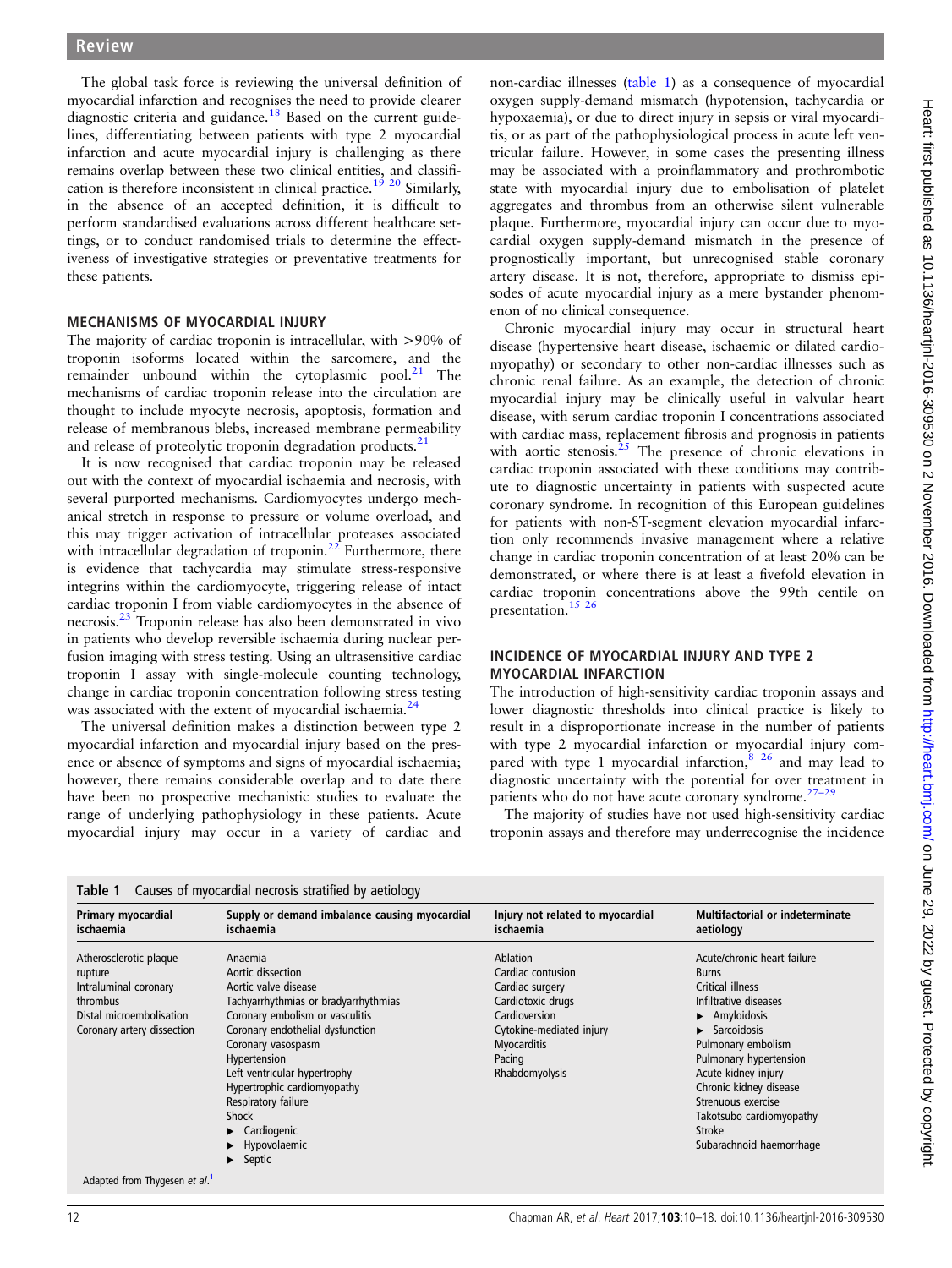of myocardial injury and type 2 myocardial infarction. The largest reported registry to date was published by Baron *et al*,<sup>[30](#page-8-0)</sup> who assessed all patients, with acute myocardial infarction who assessed all patients with acute myocardial infarction admitted to hospital in Sweden during 2011 (n=20,138). All diagnoses were classified by the attending clinician, with 88.5% of patients classified as type 1 myocardial infarction and 7.1% as type 2 myocardial infarction. Of note, the frequency of diagnosis of type 2 myocardial infarction varied markedly between centres (0–13%), perhaps illustrating the challenge of consistently applying the current diagnostic classification. In studies which classified all patients with elevated cardiac troponin concentrations, the reported incidence of type 2 myocardial infarction varies between 2% and 37% in unselected hospitalised patients, and from 5% to 71% in patients attending the Emergency Department ([table 2\)](#page-4-0).<sup>2</sup> <sup>4 [31](#page-8-0)–40</sup>

Differences in the reported incidence may in part be explained by the inconsistent approach to distinguishing type 2 myocardial infarction from acute and chronic myocardial injury across studies. It is perhaps unsurprising that the diagnosis of type 2 myocardial infarction is less frequent in selected populations with acute coronary syndrome.

A previous study at our centre evaluated all patients with elevated plasma cardiac troponin concentrations irrespective of presenting complaint (n=2165), admitted during the validation and implementation of a contemporary sensitive cardiac troponin I assay.[6](#page-7-0) The frequency of type 1 myocardial infarction, type 2 myocardial infarction and myocardial injury was 54%, 20% and 24%, respectively. We demonstrated type 2 myocardial infarction and myocardial injury were as common as type 1 myocardial infarction in clinical practice, and indeed more common than type 1 myocardial infarction in patients  $\geq$ 75 years of age (fi[gure 2\)](#page-5-0). Lowering the diagnostic threshold with a more sensitive cardiac troponin assay reduced recurrent myocardial infarction or death in patients redefined as having type 1 myocardial infarction, but more than doubled the number of patients with type 2 myocardial infarction or myocardial injury. Despite undergoing additional cardiac investigations, this did not result in changes in treatment, and there was no improvement in clinical outcomes.<sup>[6](#page-7-0)</sup>

Whether adoption of high-sensitivity troponin assays and the 99th centile for diagnosis of myocardial infarction translates into improvements in clinical outcomes for patients with suspected acute coronary syndrome is being evaluated in a stepped wedge cluster randomised trial across Scotland (High-STEACS, NCT: 01852123). If increased sensitivity does not impinge on specificity for the diagnosis of type 1 myocardial infarction, then these assays will improve patient outcomes through better targeting of therapies for coronary artery disease. However, if increased sensitivity leads to poor specificity, then patients may be misdiagnosed and given inappropriate cardiac medications with potentially detrimental outcomes. This trial will establish whether the introduction of high-sensitivity assays into routine clinical practice is detrimental or beneficial to patient management and outcomes; a fundamental and critical assessment for the modern definition of acute myocardial infarction.

### OUTCOMES OF MYOCARDIAL INJURY AND TYPE 2 MYOCARDIAL INFARCTION

Patients with type 2 myocardial infarction or myocardial injury have poor clinical outcomes, worse than those patients with type 1 myocardial infarction, with one in three patients dead at  $1$  year.<sup>[6](#page-7-0)</sup> In a prospective study of patients with acute coronary syndrome (n=2818), Stein et al found an increased risk of death in those with an adjudicated diagnosis of type 2 versus

type 1 myocardial infarction at 30 days (13.6% vs 4.9%, p<0.0001) and at 1 year  $(23.9\% \text{ vs } 8.6\%, \text{ p} < 0.0001).$ <sup>3</sup> Another single-centre study by El-Haddad reported mortality rates 6.9 times greater in type 2 versus type 1 myocardial infarction at 1 year. $\overline{3}$ 

Sarkisian et al reviewed 3762 patients who underwent cardiac troponin testing on clinical indication. Patients with acute myocardial injury were at significantly greater risk of all-cause mortality than those with myocardial infarction at a median follow-up of 3.2 years  $(59\% \text{ vs } 39\% \text{, } p < 0.0001 \text{ by log-rank})$ test). In a subgroup analysis, they demonstrate no difference in risk for all-cause mortality between patients with type 2 myocardial infarction or myocardial injury (adjusted hazard ratio (HR) 1.28, 95% CI 0.97 to 1.65). $^{41}$  $^{41}$  $^{41}$  More recently, we extended follow-up in our cohort of consecutive unselected hospital inpatients, $\frac{6}{3}$  $\frac{6}{3}$  $\frac{6}{3}$  demonstrating 60% of patients with type 2 myocardial infarction and 75% of patients with myocardial injury were dead at 5 years. $42$  Whether it is possible to improve outcomes in these patients through therapeutic intervention is currently unknown.

The distinction between type 2 myocardial infarction and myocardial injury may, however, be clinically important, as it has been demonstrated that patients classified as having a type 2 myocardial infarction are twice as likely as those with myocardial injury to be readmitted with a type 1 myocardial infarction in 1 year.<sup>[6](#page-7-0)</sup> This potentially important observation suggests that a proportion of patients with type 2 myocardial infarction may benefit from further investigation and treatment for coronary artery disease. Selection of patients for further investigation requires a greater understanding of the clinical features that identify those patients at increased risk of future acute coronary events and a better understanding of the mechanisms of myocardial injury in this setting.

### PRAGMATIC CLASSIFICATION OF PATIENTS WITH MYOCARDIAL INJURY AND INFARCTION

We believe there remains scope for clarification of the diagnostic criteria for type 2 myocardial infarction and myocardial injury and that this is necessary to encourage clinicians to adopt the classification proposed in the universal definition. This clinical classification acknowledges the central role of coronary artery disease in the pathogenesis of myocardial infarction.

'Acute myocardial injury' is a term that clinicians are likely to accept, analogous to 'acute kidney injury' or 'acute liver injury', and does not predicate the mechanism of injury. This term should embrace all patients with acute myocardial injury identified in the context of an alternative acute illness, including those patients with chest pain or evidence of myocardial ischemia. The mechanism of myocardial injury will determine whether any cardiac or coronary investigations or therapies are indicated.

For example, while a patient with a submassive pulmonary embolism and an elevation in cardiac troponin may have both chest pain and an abnormal electrocardiogram, a diagnosis of type 2 myocardial infarction is unhelpful. The diagnosis is pulmonary embolism and acute myocardial injury due to hypoxia or right ventricular strain; coronary investigations and secondary prevention are not indicated.

The term type 2 myocardial infarction should, in our opinion, be used exclusively in patients with acute myocardial injury where coronary artery disease has contributed and where there may be opportunities to improve outcomes through coronary revascularisation or medical therapy. Selection of patients with acute myocardial injury for further investigation will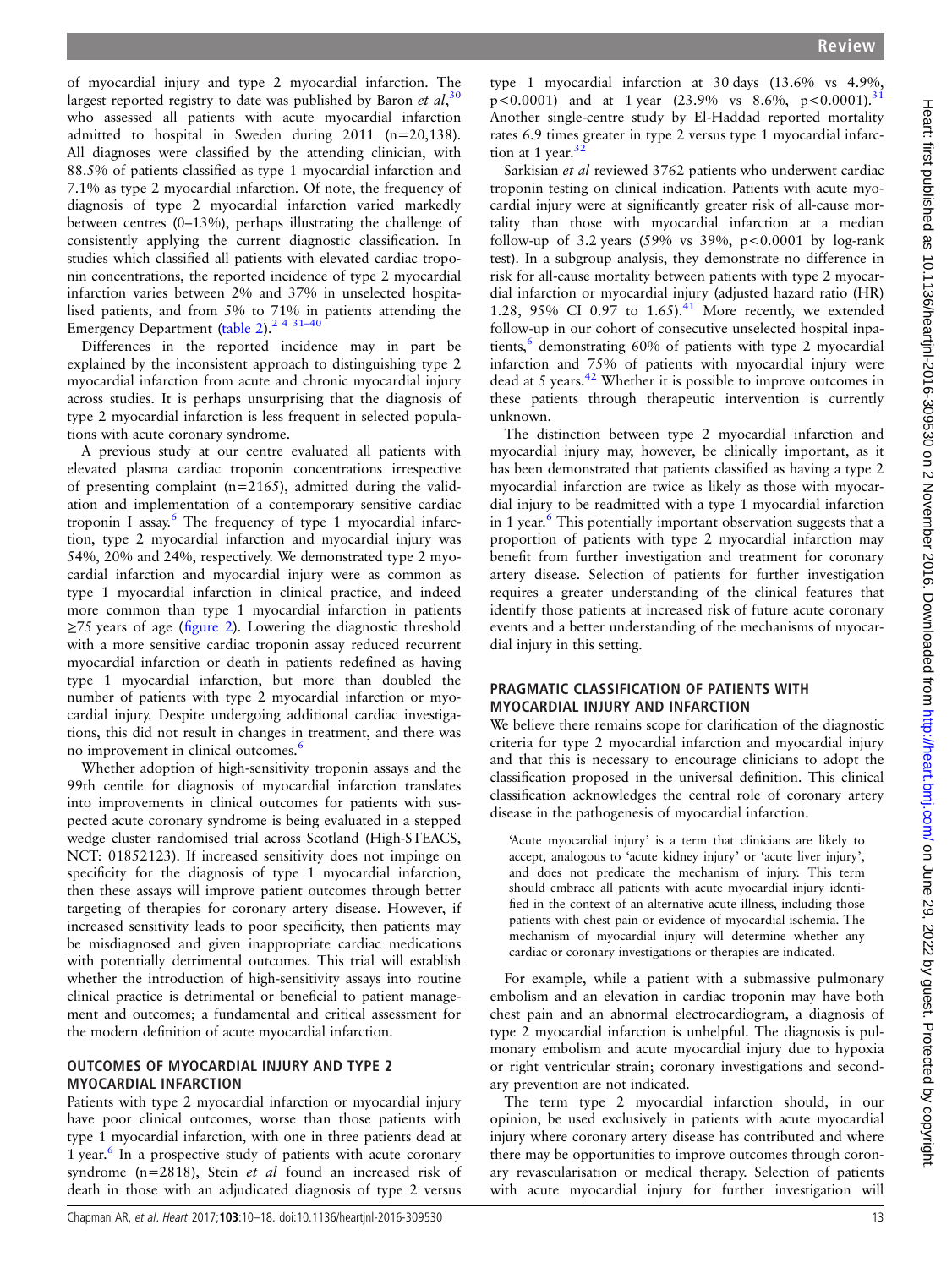|                               |                                                                  |                                                                                              |                                                                                          | Diagnostic classification (%) proportion of all patients with elevation in<br>baseline cardiac troponin |                 |                 |                     |              |
|-------------------------------|------------------------------------------------------------------|----------------------------------------------------------------------------------------------|------------------------------------------------------------------------------------------|---------------------------------------------------------------------------------------------------------|-----------------|-----------------|---------------------|--------------|
|                               | Population                                                       | Troponin assay and upper<br>reference limit*                                                 | Number with elevated cardiac<br>troponin concentrations (% of total<br>study population) | <b>Myocardial</b><br>injury $(\%)$                                                                      | Type 1 MI $(%)$ | Type 2<br>MI(%) | Type 3/4/5<br>MI(%) | Unclassified |
| Javed et $al31$               | Unselected hospital inpatients with cTnl<br>measured (n=2979)t   | cTnl (>40 ng/L) ADVIA immunoassay<br>(Siemens)                                               | 701 (23.5%)                                                                              | 461 (65.8%)                                                                                             | 143 (20.4%)     | 64 (9.1%)       | $9(1.3\%)$          | 24 (3.4%)    |
| El-Haddad et $al^{32}$        | Unselected hospital inpatients with cTnI<br>measured $(n=807)$   | cTnl (>160 ng/L) Beckman Access                                                              | 807 (100%)                                                                               | Not reported                                                                                            | 512 (63.4%)     | 295 (36.6%)     | Nil                 | Nil          |
| Saaby et al <sup>33</sup>     | Unselected hospital inpatients with cTnI<br>measured $(n=4499)$  | cTnl (>30 ng/L) Architect-STAT (Abbott<br>Diagnostics)                                       | 1961 (43.6%)                                                                             | 1408 (71.8%)                                                                                            | 397 (20.2%)     | 144 (7.3%)      | $12(0.7\%)$         | Nil          |
| Shah et al <sup>o</sup>       | Unselected hospital inpatients with cTnI<br>measured $(n=2165)$  | cTnI (>50 ng/L) Architect-STAT (Abbott<br>Diagnostics)                                       | 2165 (100%)                                                                              | 522 (24.1%)                                                                                             | 1171 (54%)      | 429 (19.9%)     | 43 (2%)             | Nil          |
| White et al <sup>4</sup>      | Cardiology inpatients with ACS<br>$(2000-2006)$ (n=2201)         | cTnl, cTnT, CK, CK-MB                                                                        | 169 (7.7%)                                                                               | Not reported                                                                                            | 106 (62.7%)     | $7(4.1\%)$      | 56 (33.2%)          | Nil          |
| Szymanski et al <sup>34</sup> | Cardiology inpatients with ACS<br>$(n=2882)$                     | cTn (not specified)                                                                          | 2882 (100%)                                                                              | Not reported                                                                                            | 2824 (98%)      | 58 (2%)         | Nil                 | Nil          |
| Stein et al <sup>35</sup>     | Cardiology and ICU inpatients with ACS<br>$(n=2818)$             | Not reported                                                                                 | 2818 (100%)                                                                              | Not reported                                                                                            | 2691 (95.5%)    | 127 (4.5%)      | Nil                 | Nil          |
| Baron et al <sup>30</sup>     | Hospital inpatients with ACS<br>$(n=19763)$                      | Not reported                                                                                 | 19 763 (100%)                                                                            | Not reported                                                                                            | 17 488 (88.5%)  | 1403 (7.1%)     | 141 (0.7%)          | 731 (3.7%)   |
| Melberg <i>et</i> $a^{36}$    | Hospital inpatients with ACS (n=1093)                            | cTnT (>30 ng/L) Roche Elecsys                                                                | 1093 (100%)                                                                              | Not reported                                                                                            | 967 (88.5%)     | 17 (1.6%)       | 109 (9.9%)          | Nil          |
| Morrow et $al^2$              | Clinical trial patients with ACS<br>$(n=13 608)$                 | Not reported                                                                                 | 1218 (8.9%)                                                                              | Not reported                                                                                            | 397 (32.6%)     | 43 (3.5%)       | 778 (63.9%)         | Nil          |
| Sandoval et al <sup>37</sup>  | Emergency department patients with<br>cTnl measured (n=1112)     | cTnl (>34 ng/L) OCD Vitros                                                                   | 256 (23%)                                                                                | Not reported                                                                                            | 66 (25.8%)      | 190 (74.2%)     | Nil                 | Nil          |
| Smith et al <sup>38</sup>     | Emergency department patients with<br>cTnI measured (n=662)      | cTnl (>90 ng/L) Siemens Stratus                                                              | 139 (20.9%)                                                                              | Not reported                                                                                            | 40 (28.8%)      | 99 (71.2%)      | Nil                 | Nil          |
| Smith et $al^{39}$            | Emergency department patients with<br>suspected ACS (n=1096)     | cTn (not specified)                                                                          | 134 (12.2%)                                                                              | Not reported                                                                                            | 127 (95%)       | 7(5%)           | Nil                 | Nil          |
| Bonaca et al <sup>40</sup>    | Emergency department presentations<br>with suspected ACS (n=381) | cTnl (>100 ng/L) Siemens Centaur                                                             | 96 (25.2%)                                                                               | Not reported                                                                                            | 86 (90%)        | 10 (10%)        | Nil                 | Nil          |
| Shah et al <sup>8</sup>       | Unselected patients with suspected ACS<br>$(n=1126)$             | hs-Tnl (F >16 g/L; $M > 34$ ng/L)<br>Architect-STAT high-sensitivity<br>(Abbott Diagnostics) | 338 (30%)                                                                                | 40 (11.8%)                                                                                              | 242 (71.6%)     | 56 (16.6%)      | Nil                 | Nil          |

#### <span id="page-4-0"></span>Table 2 Studies reporting incidence of myocardial infarction classified according to the universal definition

\*All units are standardised to ng/L.

†Twenty-seven exclusions (missing data). ACS, acute coronary syndrome; CK, creatine kinase; cTnI, cardiac troponin I; cTnT, cardiac troponin T; MI, myocardial infarction.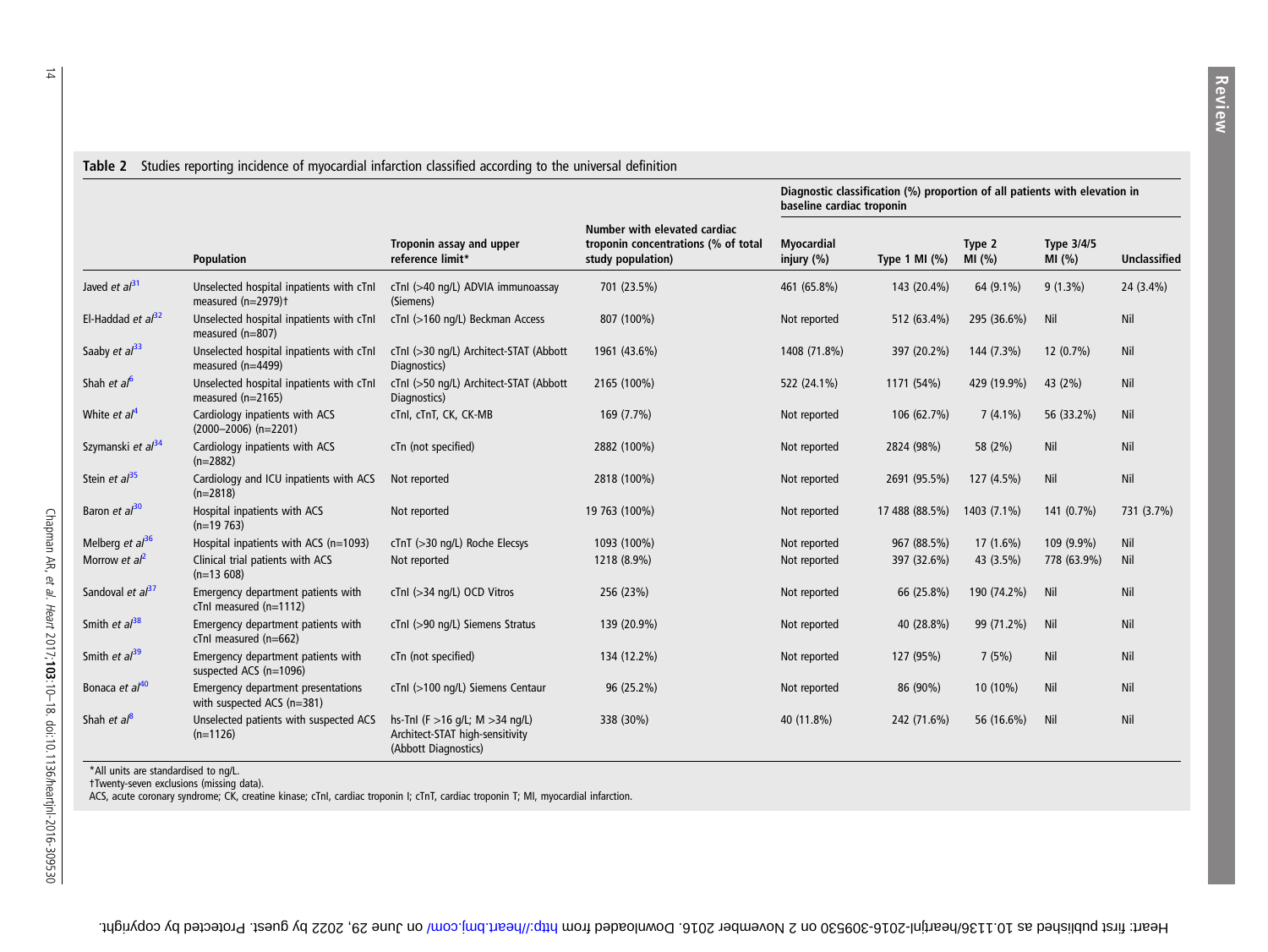<span id="page-5-0"></span>Figure 2 Incidence of myocardial infarction and myocardial injury stratified by age in unselected consecutive hospital inpatients with myocardial necrosis. Reproduced from Shah et al.<sup>[6](#page-7-0)</sup>



Figure 3 Algorithm for the investigation of patients with elevated cardiac troponin concentrations in the context of an alternative acute illness. Change in cardiac troponin concentration on serial measurement is used to identify patients with acute and chronic myocardial injury. The definition of change in cardiac troponin will be dependent on the assay and should be consistent with the local pathway for the assessment of patients with an isolated presentation with suspected acute coronary syndrome. CAD, coronary artery disease.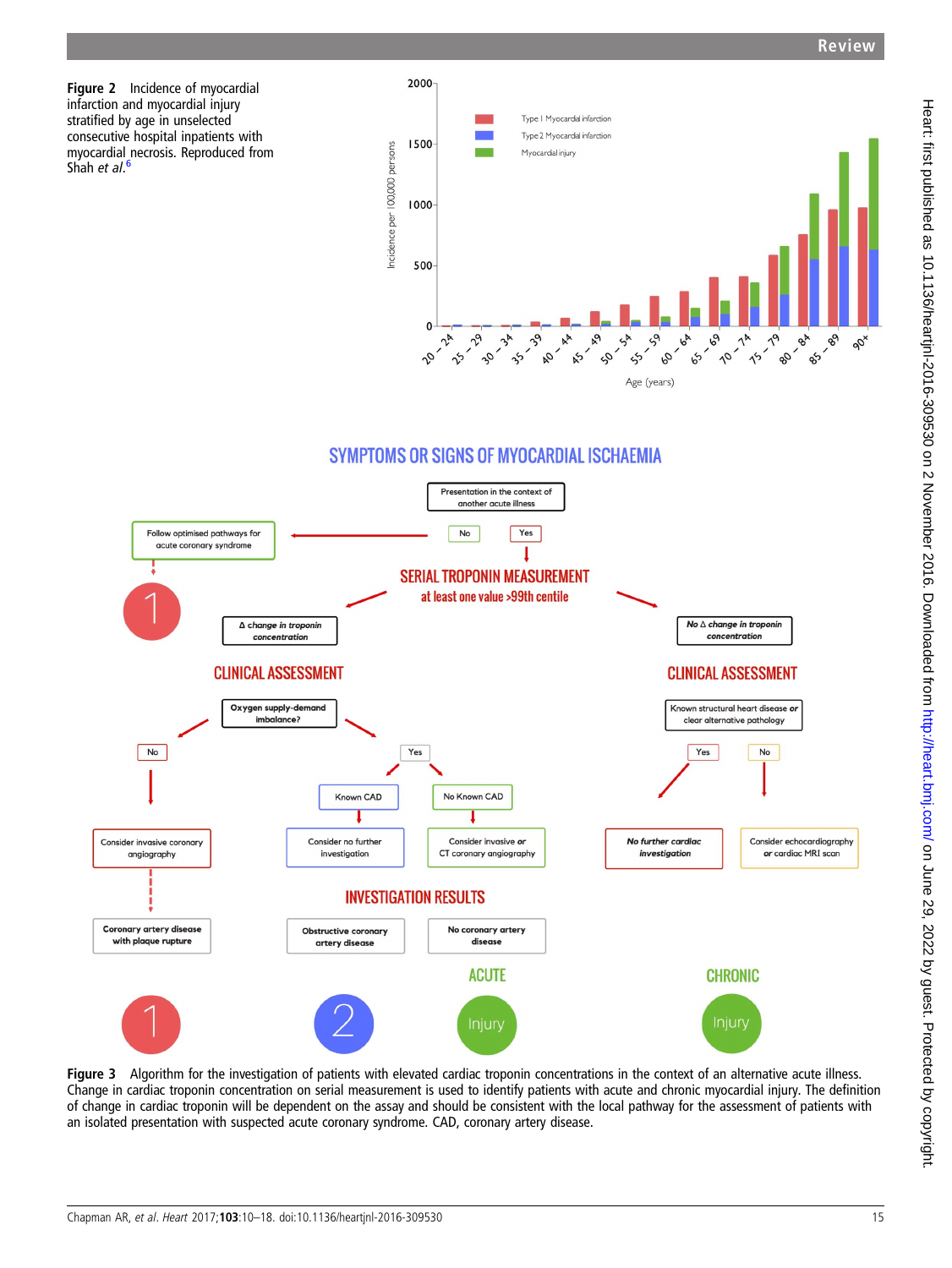Figure 4 Pathway for the investigation of patients with isolated suspected acute coronary syndrome optimised for the ARCHITECT $_{STAT}$ high-sensitivity cardiac troponin I assay. Reproduced from Shah et al.<sup>[17](#page-7-0)</sup>



depend on the nature of primary illness and the patient's probability of having coronary artery disease.

For example, a patient with chronic kidney disease who presents with a community-acquired pneumonia may have persistently elevated cardiac troponin concentrations. The subsequent development of chest pain and ischaemic changes on the electrocardiogram with a temporal rise in serum cardiac troponin concentrations may be due to hypoxia, tachycardia or hypotension, with the acute illness representing a 'physiological stress test' identifying otherwise quiescent stable coronary artery disease. The initial diagnosis is 'acute myocardial injury', and the need for further investigation for coronary artery disease should be guided by an assessment of cardiovascular risk. In patients with a low probability of coronary artery disease, further cardiac investigations may not be necessary. In patients with an intermediate or high probability, imaging to identify those with coronary artery disease should be considered. Should these investigations confirm the presence of coronary artery

disease without evidence of plaque rupture, the diagnosis of type 2 myocardial infarction would be appropriate and secondary prevention should be considered.

Until prospective studies have been performed that define the mechanism of myocardial injury in consecutive patients presenting with an alternative acute illness, clinicians will need to rely on clinical judgement to evaluate the likelihood of coronary artery disease.

### ALGORITHM FOR THE INITIAL INVESTIGATION OF PATIENTS WITH ACUTE MYOCARDIAL INJURY

We propose a simple decision framework for the initial investigation strategy to determine the aetiology of myocardial injury and identify those with coronary artery disease who may benefit from secondary prevention (fi[gure 3](#page-5-0)).

Patients presenting with isolated symptoms or signs of myocardial ischaemia should be assessed using established pathways for patients with suspected acute coronary syndrome (figure 4).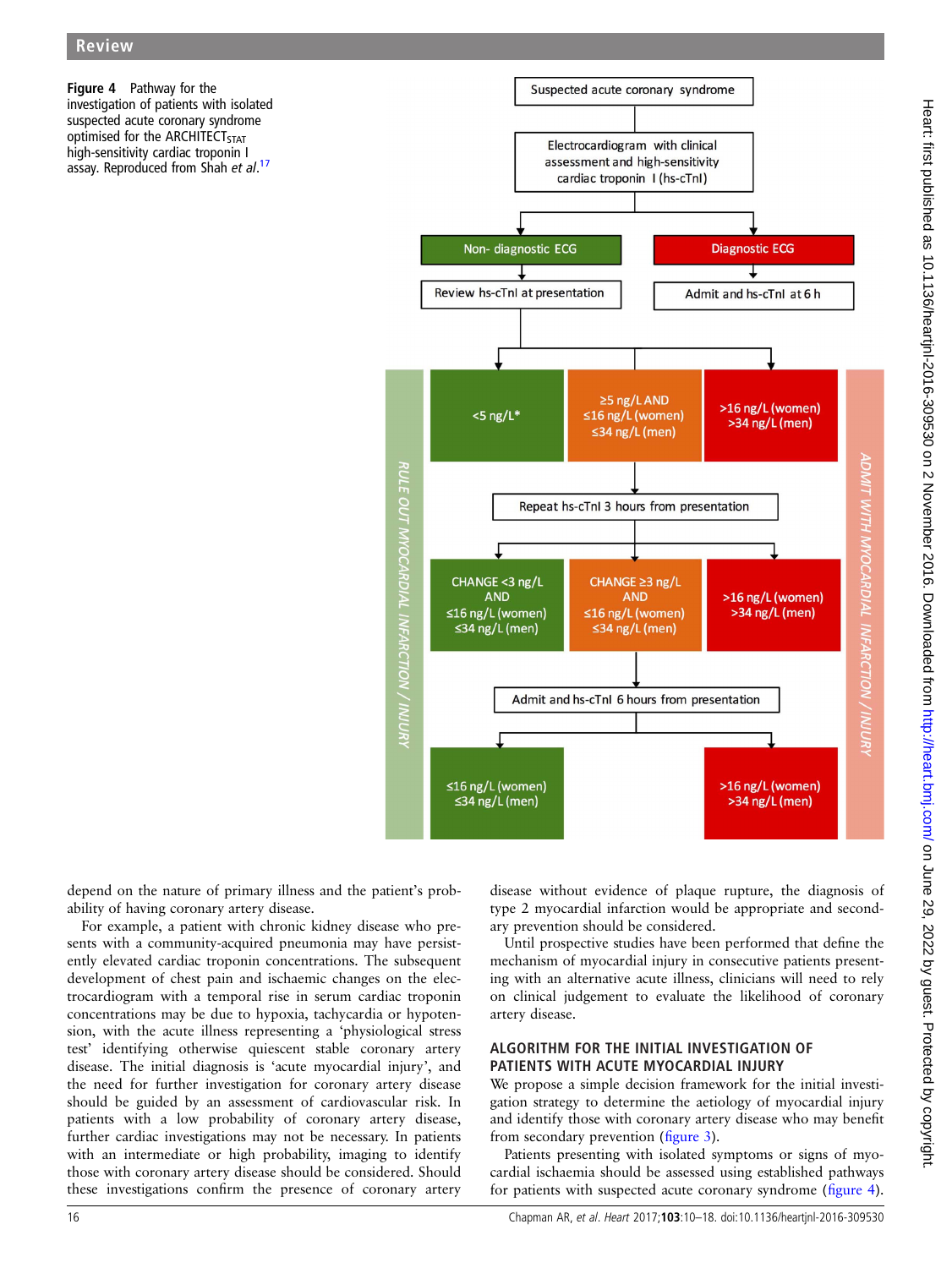<span id="page-7-0"></span>Appropriate diagnostic and risk stratification thresholds will differ depending on the high-sensitivity cardiac troponin assay in use.

Those who develop symptoms and signs of myocardial ischaemia in the context of another acute illness should undergo serial high-sensitivity cardiac troponin testing. Patients should be classified with either acute or chronic myocardial injury based on a change in cardiac troponin concentration, ideally using assay-specific absolute delta criteria. In the absence of these criteria, those with troponin concentrations ≤99th centile at presentation with an increase of >50% of the 99th centile upper reference limit on serial testing (and at least one value >99th centile) are considered to have acute myocardial injury. Where troponin concentrations are >99th centile at presentation, a relative change of  $>20\%$  is consistent with acute injury.<sup>[26](#page-8-0)</sup> In patients who meet these criteria, careful clinical assessment is required to determine the likelihood of coronary artery disease. There are no dedicated risk assessment tools for use in this setting, and therefore this assessment relies on clinical judgement, review of the presenting symptoms, medical history, cardiovascular risk factors and serial 12-lead electrocardiographic findings. There is an unmet need for novel risk prediction scores or validation of existing tools, such as the GRACE score, to guide clinicians when assessing patients with acute myocardial injury.

Those patients known to have coronary artery disease may not require further investigation if the mechanism of acute myocardial injury is secondary to oxygen supply-demand mismatch. This may occur in a wide range of conditions where there has been a sustained period of hypotension, tachycardia or hypoxaemia. However, where there is no evidence of oxygen supplydemand mismatch, invasive coronary angiography should be considered to determine whether acute myocardial injury is a consequence of plaque rupture or thrombosis. Where type 1 myocardial infarction is confirmed, application of the GRACE score confers important prognostic information.<sup>15</sup> Those without known coronary artery disease should be considered for invasive or CT coronary angiography. Where obstructive coronary artery disease is identified and oxygen supply-demand imbalance has been documented, the diagnosis of type 2 myocardial infarction may be helpful and patients should be considered for secondary prevention. Those patients without obstructive coronary artery disease have acute myocardial injury as a consequence of their presenting illness.

Patients with persistently elevated cardiac troponin concentrations without a rise and/or fall on serial sampling are likely to have chronic myocardial injury, which may be due to both cardiac and non-cardiac pathologies. In patients not known to have structural heart disease or a condition known to cause myocardial injury, clinical review should consider whether structural heart disease is likely and guide the need for further cardiac imaging such as echocardiography or cardiac magnetic resonance imaging.

### CONCLUSIONS

The implementation of more sensitive troponin assays in clinical practice has increased our awareness of the spectrum of both acute and chronic myocardial injury. While the universal definition classifies myocardial infarction by aetiology, inconsistency in the interpretation and application of these guidelines may be impacting on patient care and outcomes. Identifying patients with acute or chronic myocardial injury, and defining the mechanism of injury is a necessary first step. Careful clinical assessment is necessary to guide the need for further investigations and to identify those patients with coronary artery disease and type 2 myocardial infarction who may benefit from preventative therapies.

Contributors ARC drafted the manuscript with critical revision from PDA and NLM.

Funding ARC is supported by a BHF project grant (PG/15/51/31596). PDA is supported by the New Zealand Heart Foundation. NLM is supported by the Butler Senior Clinical Research Fellowship (FS/16/14/32023) and project grants (SP/12/10/ 29922 and PG/15/51/31596) from the British Heart Foundation. ARC has received speaker fees from Abbott Diagnostics. NLM has received research grants from Abbott Diagnostics, and consultancy fees from Abbott Diagnostics, Roche, Beckman-Coulter and Singulex.

Provenance and peer review Commissioned; externally peer reviewed.

Open Access This is an Open Access article distributed in accordance with the terms of the Creative Commons Attribution (CC BY 4.0) license, which permits others to distribute, remix, adapt and build upon this work, for commercial use, provided the original work is properly cited. See: [http://creativecommons.org/licenses/](http://creativecommons.org/licenses/by/4.0/) [by/4.0/](http://creativecommons.org/licenses/by/4.0/)

#### **REFERENCES**

- 1 Thygesen K, Alpert JS, Jaffe AS, et al. Third universal definition of myocardial infarction. [Eur Heart J](http://dx.doi.org/10.1093/eurheartj/ehs184) 2012;33:2551–67.
- 2 Morrow DA, Wiviott SD, White HD, et al. Effect of the novel thienopyridine prasugrel compared with clopidogrel on spontaneous and procedural myocardial infarction in the trial to assess improvement in therapeutic outcomes by optimizing platelet inhibition with prasugrel-thrombolysis in myocardial infarction 38: an application of the classification system from the universal definition of myocardial infarction. *[Circulation](http://dx.doi.org/10.1161/CIRCULATIONAHA.108.833665)* 2009;119:2758-64.
- 3 Bonaca MP, Wiviott SD, Braunwald E, et al. American College of Cardiology/ American Heart Association/European Society of Cardiology/World Heart Federation universal definition of myocardial infarction classification system and the risk of cardiovascular death: observations from the TRITON-TIMI 38 trial. [Circulation](http://dx.doi.org/10.1161/CIRCULATIONAHA.111.041160) 2012;125:577–83.
- 4 White HD, Reynolds HR, Carvalho AC, et al. Reinfarction after percutaneous coronary intervention or medical management using the universal definition in patients with total occlusion after myocardial infarction: Results from long-term follow-up of the occluded artery trial (OAT) cohort. [Am Heart J](http://dx.doi.org/10.1016/j.ahj.2012.01.016) 2012;163:563-71.
- 5 Collinson PO. Type 2 myocardial infarction. [Heart](http://dx.doi.org/10.1136/heartjnl-2014-306865) 2015;101:89–90.
- 6 Shah AS, McAllister DA, Mills R, et al. Sensitive troponin assay and the classification of myocardial infarction. [Am J Med](http://dx.doi.org/10.1016/j.amjmed.2014.10.056) 2015;128:493-501.e3.
- 7 Apple FS, Ler R, Murakami MM. Determination of 19 cardiac troponin I and T assay 99th percentile values from a common presumably healthy population. [Clin Chem](http://dx.doi.org/10.1373/clinchem.2012.192716) 2012;58:1574–81.
- 8 Shah ASV, Griffiths M, Lee KK, et al. High sensitivity cardiac troponin and the under-diagnosis of myocardial infarction in women: prospective cohort study. [BMJ](http://dx.doi.org/10.1136/bmj.g7873) 2015;350:g7873–3.
- Apple FS, Collinson PO. Analytical characteristics of high-sensitivity cardiac troponin assays. [Clin Chem](http://dx.doi.org/10.1373/clinchem.2011.165795) 2012;58:54–61.
- 10 Collinson PO, Hammerer-Lercher A, Suvisaari J, et al. How well do laboratories adhere to recommended clinical guidelines for the management of myocardial infarction: the cardiac marker guideline uptake in Europe (CARMAGUE) study. [Clin Chem](http://dx.doi.org/10.1373/clinchem.2016.259515) 2016;62:1264–71.
- 11 Mills NL, Churchhouse AMD, Lee KK, et al. Implementation of a sensitive troponin I assay and risk of recurrent myocardial infarction and death in patients with suspected acute coronary syndrome. [JAMA](http://dx.doi.org/10.1001/jama.2011.338) 2011;305:1210-16.
- 12 Body R, Carley S, McDowell G, et al. Rapid exclusion of acute myocardial infarction in patients with undetectable troponin using a high-sensitivity assay. [J Am Coll](http://dx.doi.org/10.1016/j.jacc.2011.06.026) [Cardiol](http://dx.doi.org/10.1016/j.jacc.2011.06.026) 2011;58:1332–9.
- 13 Rubini-Gimenez M, Hoeller R, Reichlin T, et al. Rapid rule out of acute myocardial infarction using undetectable levels of high-sensitivity cardiac troponin. [Int J Cardiol](http://dx.doi.org/10.1016/j.ijcard.2013.06.049) 2013;168:3896–901.
- 14 Neumann JT, Sörensen NA, Schwemer T, et al. Diagnosis of myocardial infarction using a high-sensitivity troponin i 1-hour algorithm. [JAMA Cardiol](http://dx.doi.org/10.1001/jamacardio.2016.0695) 2016;1:397–404.
- 15 Roffi M, Patrono C, Collet J-P, et al. 2015 ESC Guidelines for the management of acute coronary syndromes in patients presenting without persistent ST-segment elevation: Task Force for the Management of Acute Coronary Syndromes in Patients Presenting without Persistent ST-Segment Elevation of the European Society of Cardiology (ESC). [Eur Heart J](http://dx.doi.org/10.1093/eurheartj/ehv320) 2016;37:267-315.
- 16 Shah ASV, Anand A, Sandoval Y, et al. High-sensitivity cardiac troponin I at presentation in patients with suspected acute coronary syndrome: a cohort study. [Lancet](http://dx.doi.org/10.1016/S0140-6736(15)00391-8) 2015;386:2481–8.
- 17 Shah ASV, Anand A, Chapman AR, et al. Measurement of cardiac troponin for exclusion of myocardial infarction—Authors' reply. [Lancet](http://dx.doi.org/10.1016/S0140-6736(16)30517-7) 2016;387:2289-91.